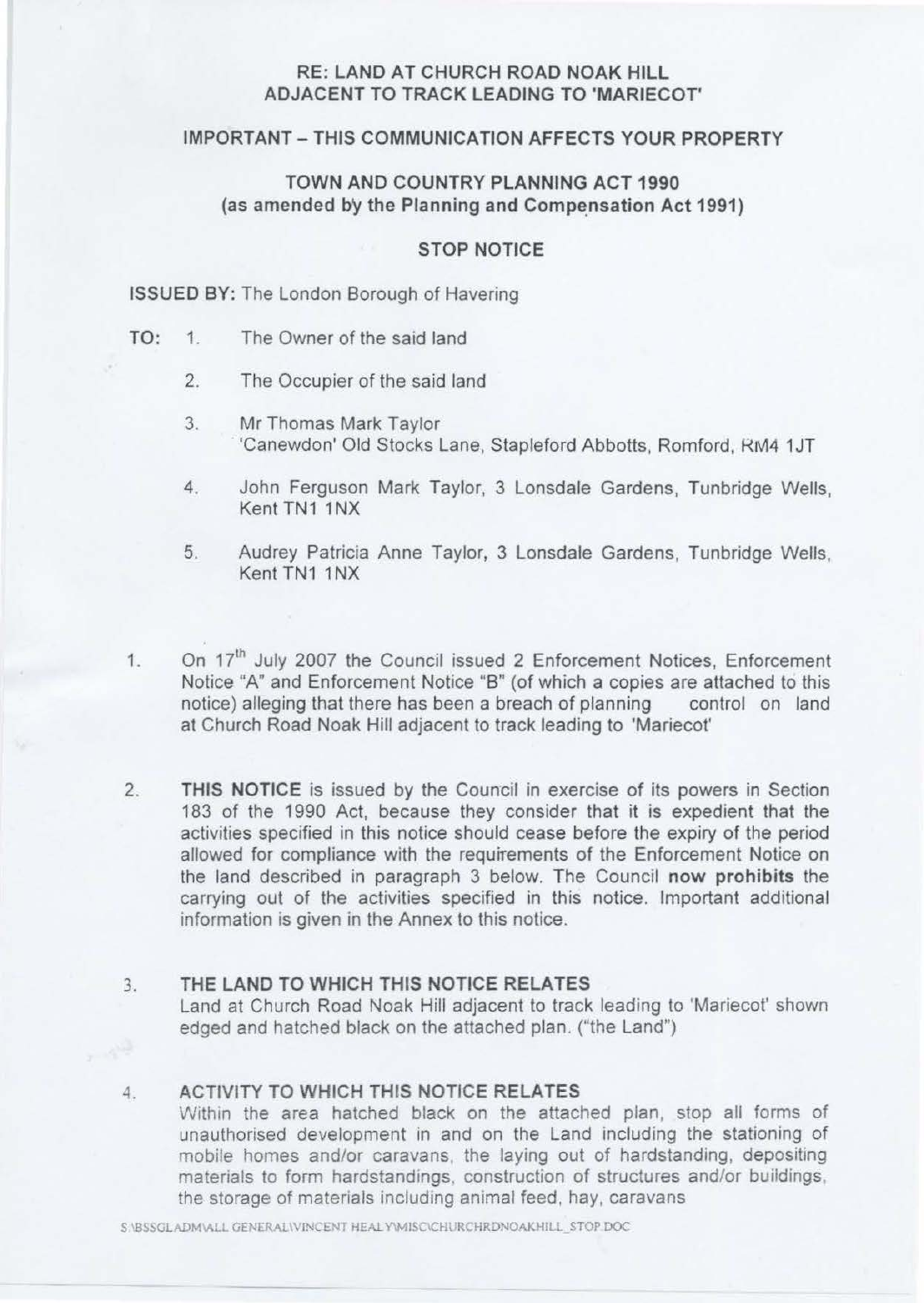and motor vehicles whether enclosed or in open storage and the construction of means of enclosure exceeding 2 metres in height.

### 5. **WHAT YOU ARE REQUIRED TO DO**  Cease all the activities specified in this notice.

# 6. **WHEN THIS NOTICE TAKES EFFECT**

This notice takes effect on  $24<sup>th</sup>$  July 2007 when all the activity specified in this notice shall cease. -

I

Dated: 17<sup>th</sup> July 2007

Hoyamarker Authorised Officer

On behalf of the London Borough of Havering Town Hall Main Road Romford RM13BD

#### STATEMENT OF REASONS FOR EARLY EFFECT OF NOTICE

The Council considers that this notice should take effect the day following service because the unauthorised developments are not ones recognised as appropriate for the Metropolitan Green Belt. They are, therefore, harmful to the function, character and appearance of the Green Belt. They are prominent and harmful to the visual qualities of the surrounding rural area, contrary to Policy ENV1 and GRB2 of the Havering UDP.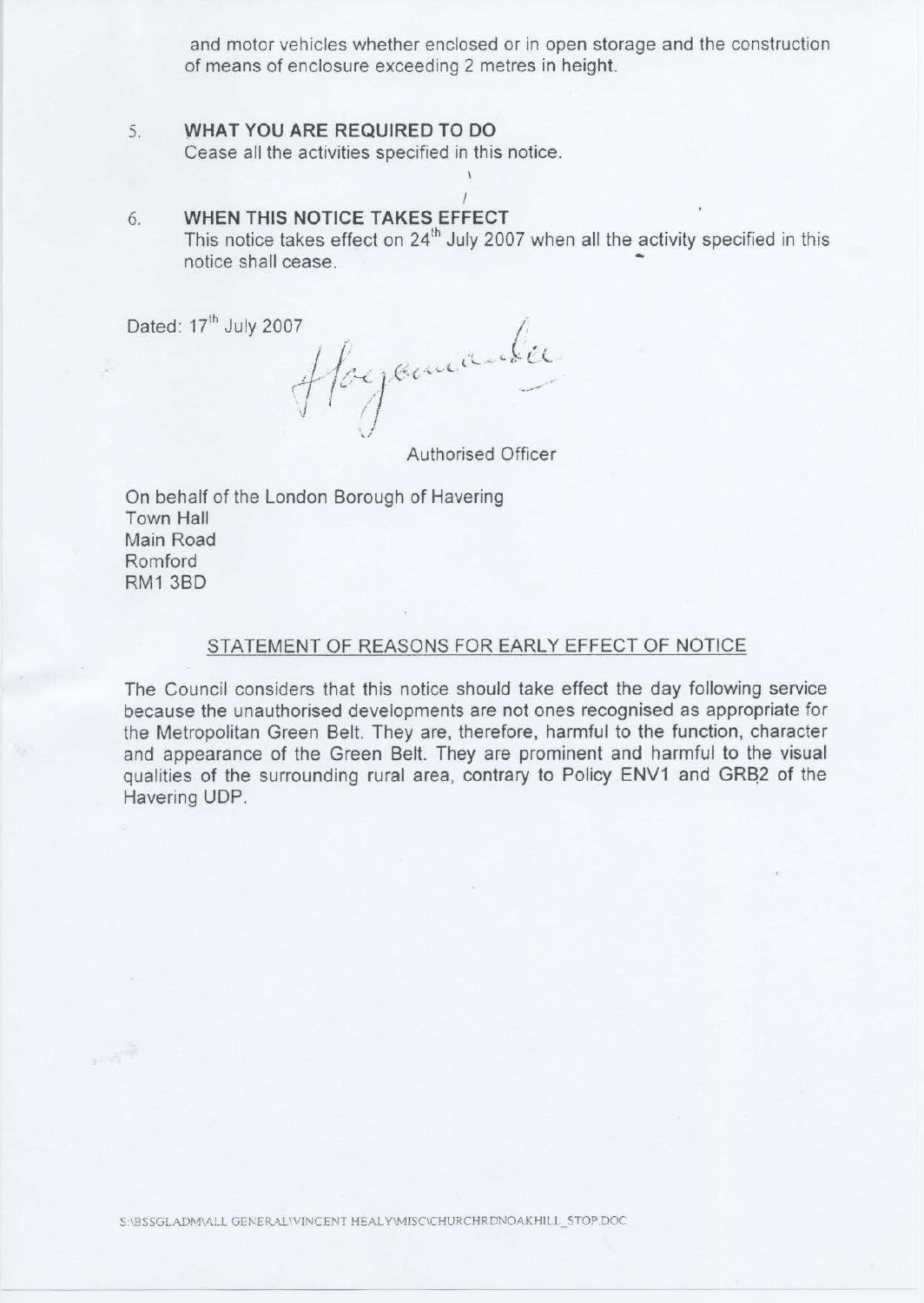**ANNEX** 

 $+3^{58}$ 

#### **WARNING**

# **THIS NOTICE TAKES EFFECT ON THE DATE SPECIFIED IN PARAGRAPH 6**

# **THERE IS NO RIGHT OF APPEAL TO THE SECRETARY OF STATE FOR THE ENVIRONMENT AGAINST THIS NOTICE**

It is an offence to contravene a stop notice after a site notice has been displayed or the stop notice has been served on you (Section 187(1) of the 1990 Act). If you fail to comply with the stop notice. you will be at risk of **immediate prosecution** in the Magistrates Court for which the maximum penalty is £20,000 on summary conviction for a first offence and for any subsequent offence. The fine on conviction on indictment is unlimited. If you are in any doubt about what this notice requires you to do, you should get in touch **immediately** with David Lawn, Planning Control Manager, Mercury House, Romford, RM1 3SL, telephone 01708 432800. If you need independent advice about this notice, you are advised to contact urgently a lawyer, planning consultant or other professional specialising in planning matters. Jf you wish to contest the validity of the notice, you may do so by an application to the High Court for judicial review.

S '.BSSGLADMVALL GENERAL\VINCENT HEALY\MISC\CHURCHRDNOAKHILL\_STOP.DOC